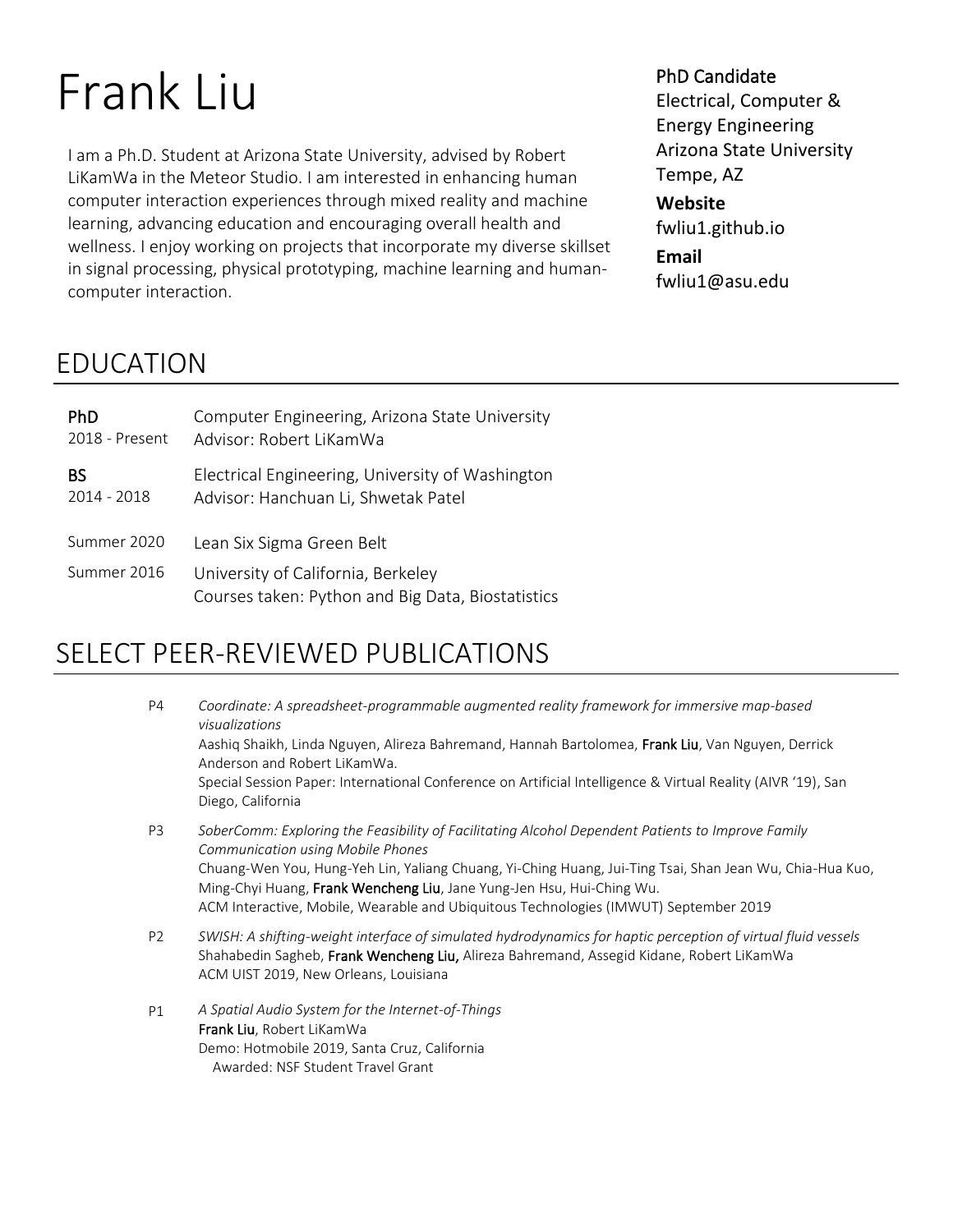# HONORS & AWARDS

#### Dean's Fellowship, Arizona State University

 - Awarded to top 4% of admitted graduate students with significant leadership and research capabilities Peter E. Crouch Excellence Fund, 2020-2021, Arizona State University Ira A. Fulton Fellowship, 2019-2020, Arizona State University Herbold Foundation Fellowship, 2019-2020, Arizona State University Engineering Graduate Fellowship, 2019-2021, Arizona State University

Priscilla and Melvin Wilson Endowed Scholar, University of Washington Electrical Engineering Departmental Honors IEEE HKN Honors Society, University of Washington - Scholastic achievement in the top 30% of graduating class

Husky Leadership Certificate, University of Washington

## WORK EXPERIENCE

| Summer 2020 | Mochi Fresh, Tempe, Arizona<br>Independent Consultant<br>Utilizing DMAIC, I developed workflow optimizations to reduce restaurant variability and waste. Through<br>my contributions, Mochi Fresh nearly doubled revenue and halved drink making times.                                          |
|-------------|--------------------------------------------------------------------------------------------------------------------------------------------------------------------------------------------------------------------------------------------------------------------------------------------------|
| Summer 2019 | Clobotics, Bellevue, Washington<br>Computer Vision and Machine Learning Research Intern.<br>Shipped an end to end price tag decoding system for price and barcode reading for both android and GCP<br>Created and labeled US retail price tag dataset for training and testing.                  |
| Summer 2018 | National Taiwan University - IoX Center, Gongguan, Taiwan<br>Research Intern. Mentor: Professor Bing You<br>Award of Excellence: Significant contributions in shipping android application SoberComm, allows alcohol<br>dependent individuals and their family members to monitor alcohol usage. |
| Spring 2018 | Roxy Device, Seattle, Washington<br>Startup Intern.<br>Lead generation and public outreach for customer acquisition. Built, assembled, and QA tested Roxy Device<br>hardware systems.                                                                                                            |
| Winter 2017 | Microsoft, Redmond, Washington<br>Consultant.<br>Created labs, lessons and course content for the "Introduction to Device Programming" EDX (MICROSOFT<br>COURSE) [DEV295X] using Microsoft's IOT Pack for Raspberry Pi for audience of thousand+ students.                                       |

#### TEACHING EXPERIENCE

| Arizona State    | Fall 2019: Teaching Assistant for AME 494, "Musical Microprocessors"                                          |
|------------------|---------------------------------------------------------------------------------------------------------------|
| University       | Spring 2019: Teaching Assistant for AME 394, "Introduction to Mixed Reality"                                  |
| University of    | Fall 2016, Spring 2017, Spring 2018: Grader and Teaching Assistant for EE215,                                 |
| Washington       | "Introduction to Circuits"                                                                                    |
| Coding with Kids | Spring 2017, Classroom Instructor<br>Taught coding course curriculum for scratch at local elementary schools. |